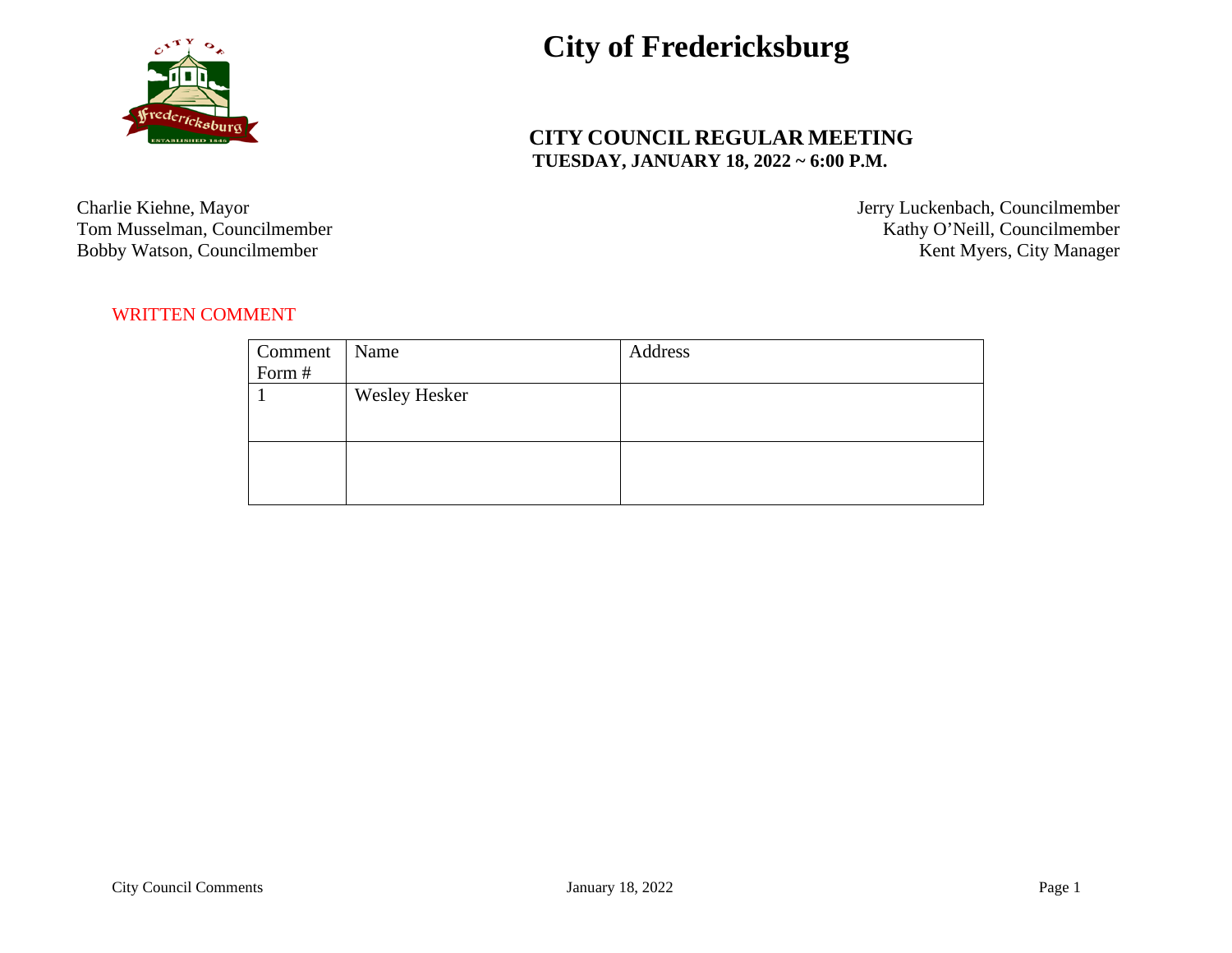Fellow citizens, Mr. Mayor, and City Council members, I am writing this for the benefit of transparency in actions.

Early last week I asked for copies of bond documents and signed oaths of office. I expect this will be forthcoming shortly.

Over several sessions informed citizens of the public have raised discussion during public commentary regarding the American Rescue Plan Act of 2021.

As of the prior city council meeting, the Council was presented with Affidavit to which no response as required was received outside acknowledging receipt.

I am disturbed to witness this council's general disregard, lack of transparency in open discussion, and threats both veiled and openly expressed towards the public opposition of the performance obligations of funds received for the ARPA.

Mischaracterizations of the citizens have been hastened by the Mayor, the Democratic party of Gillespie county, and disappointingly by the Fredericksburg Standard which fails to uphold true journalistic practices. Instead it clearly engages in propaganda campaigns for the Democrat Party while struggling to grow subscriptions in any meaningful way.

Abruptly after the meeting issue where a few members of the public briefly interrupted proceedings by chanting "Let's Go Brandon", the city's response was to post large posters forbidding the carrying of weapons into the justice center, barricaded the city council from the public, and increased the number of law enforcement officers in city council meetings. To my knowledge and my own witness as a member of the public who was present not a single individual brandished any form of a weapon nor implied any threat of physical violence.

To further that Charlie Kiehne openly threatened to limit public comments to ONLY items in the agenda as an attack on free speech. As of now public comments have been moved to the end of the meeting from the beginning. If all of these actions weren't hyperbolic enough, the so‐called journalist who attended the meeting at the Fredericksburg Standard decided to characterize the crowd of concerned citizens gathered with grievances against its government as a nuisance or as he stated protestors. Promptly after during public commentary held at the next meeting its former editor Cathy Collier, also party chair of the Democratic Party of Gillespie County, admonished those who spoke their minds as being disrespectful and disrupting public proceedings. These mischaracterizations towards the overwhelmingly compliant and respectful individuals who came to voice their opinions was yet another public slander against well informed citizens. All these things took place because a momentary outburst that was ceased upon rebuke from the few that chanted was the opportunity to capitalize on by opponents of said public discourse to scapegoat the larger gathering as dangerous protesters.

Rather than once putting discussion of the American Rescue Plan Act up for public discussion as agenda for larger discussion to review if the proper steps were followed regarding the size of these appropriations and its conditions by Kent Myers, the city and Democrat party appeared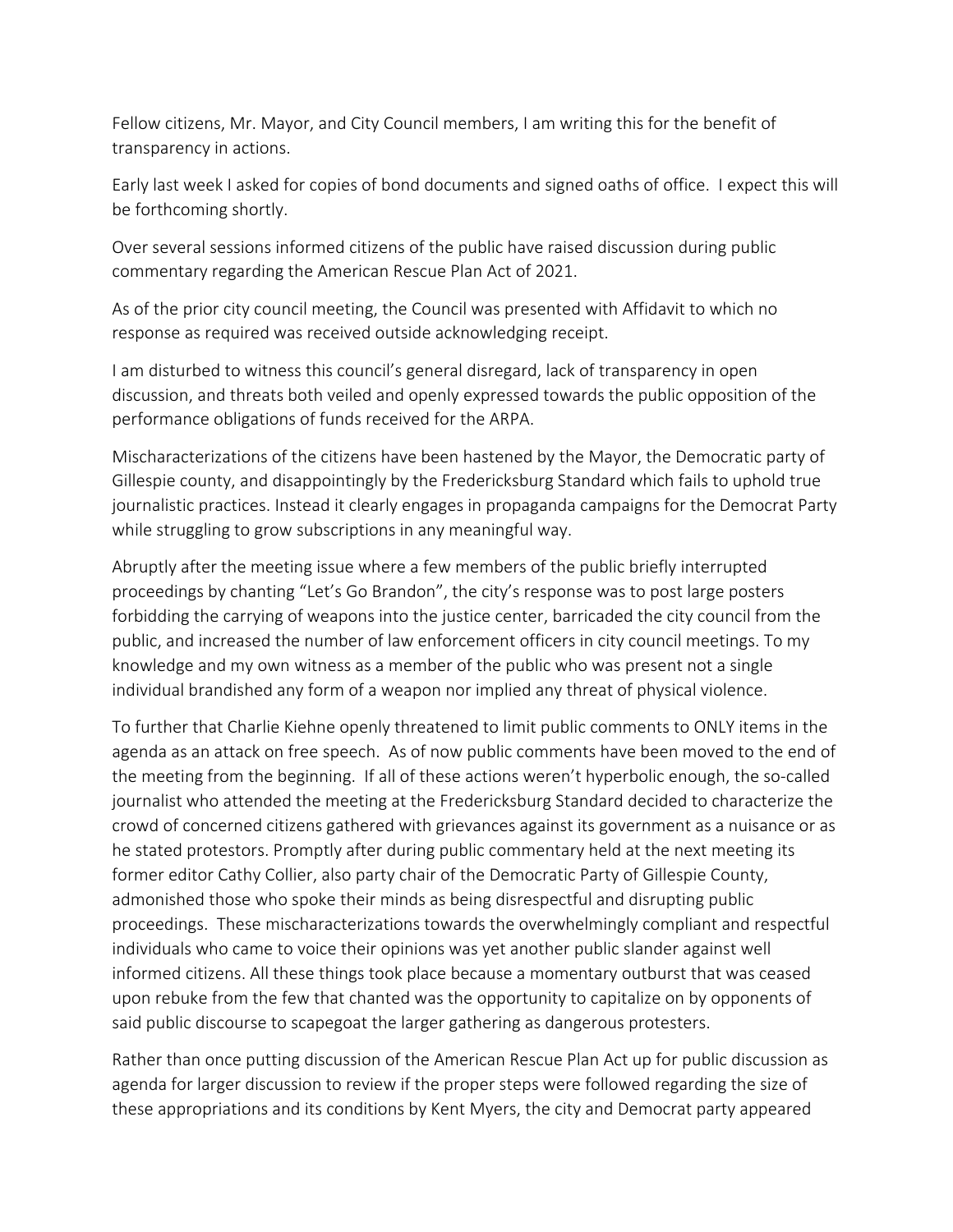coordinated in their effort to dismiss it altogether as inappropriate and disrespectful towards our minimally paid civil servants while forgetting those who choose to come and participate in open government proceedings do it for no monetary benefit, political objective, and sacrifice their time in order to participate as is encouraged by a Republican form of government. It is a shame that you take less seriously your duty of oversight of the city manager than to villainize a whole group because a few chanted words you take exception to.

I want you to consider for a moment what I am stating here. Anyone who objectively watches the proceedings following the November  $1^{st}$  City council meeting held on November  $15^{th}$  will immediately see a high degree of correlation in attitude towards citizens speaking out against the ARPA, by the party chair of the Democratic Party and City Council. Nothing that happened in the initial meeting warranted a barricade from the public, more armed law enforcement presence, nor the need to post large posters forbidding the carrying of weapons into the Law Enforcement Center. It is almost if a crisis by design was being carried out to intimidate public members from not participating further in dissenting opinion.

When I step back and look at the larger picture of what is happening around us, the contraction in civil liberties nationwide and worldwide is appalling.

Last week the Supreme Court struck down the Biden Administration's Mandate on vaccinations for employers over 100, while forcing health care workers of organizations receiving Medicare and Medicaid funding to comply or lose their livelihood. The Biden Administration immediately called on employers to disregard the Supreme Court Ruling and push forward with mandatory vaccinations. Companies like JP Morgan and Carhartt are following the Biden administration's directive.

Recently a family who lost their patriarch as a direct result vaccination side effects was denied life insurance pay out targeted to aid his children and grandchildren. The reason? His vaccination was considered an experimental treatment which is not covered nor are the companies dispensing these vaccines liable for any deaths or injury resulting from the vaccines. This was upheld in court.

Life insurance companies in December were reporting a 40% increase in death during 2021 which has never been seen in the history of the industry going back to the 1880s. The CDC is likewise reporting a 65% increase in deaths during 2021 in 18‐65 year olds.

Washington State is proceeding forward with COVID quarantine camps, which allows for a public official to determine who can be quarantined and can indefinitely using documentation to continue monitoring in 10 day intervals. Coincidentally, Washington State has also approved the use of Alkaline Hydrolysis for use in breaking human remains down into goo and washing the remains into the public sewage system. RCW 68.50.110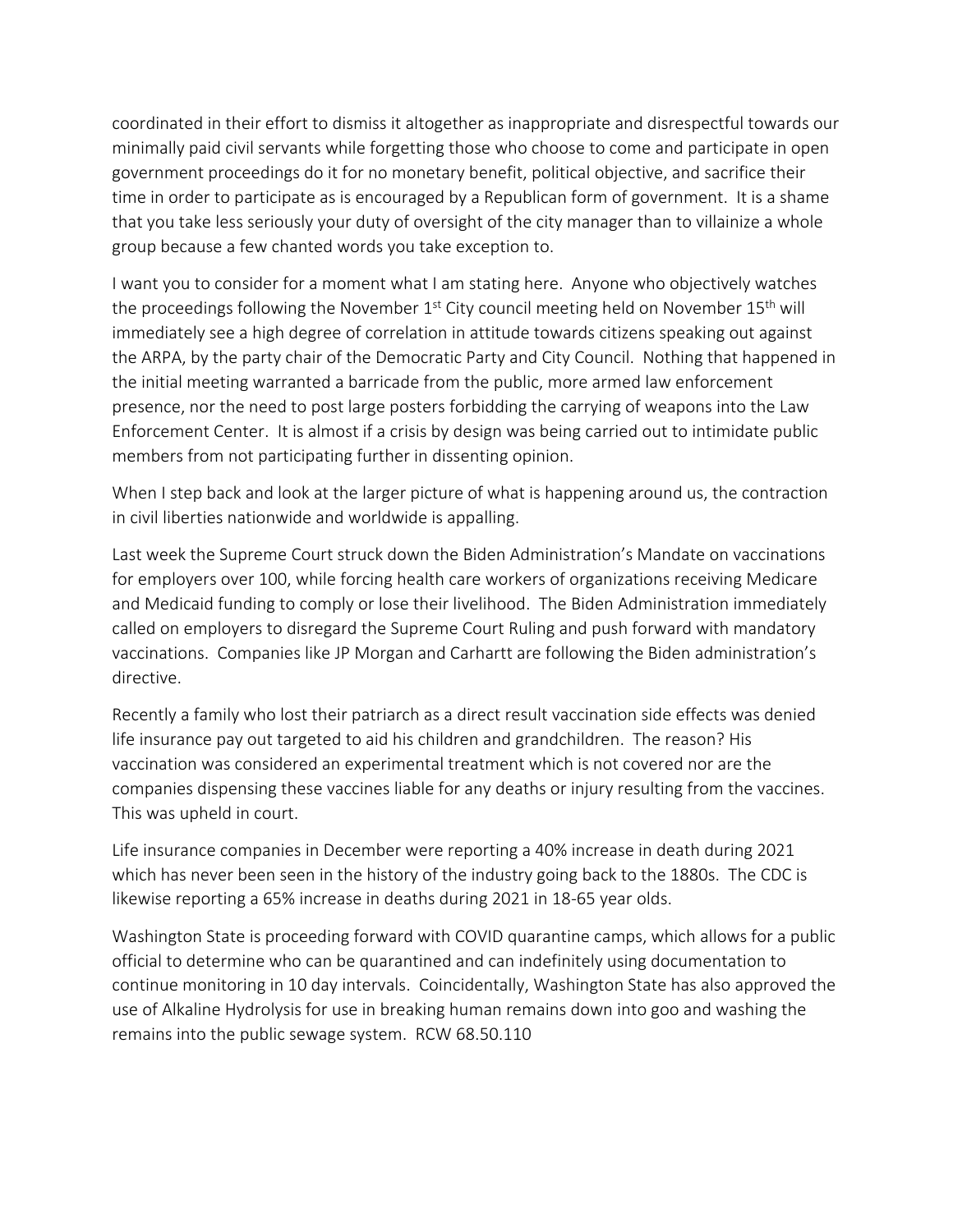The Salt Lake Tribune just days ago published an editorial article encouraging the State of Utah to use the National Guard to keep unvaccinated individuals in their homes and refuse to let them out to even get the food they would need to survive.

Last week the Biden himself implored social media and media companies to "deal with the misinformation and disinformation that is on your shows." This despite the rising number of fully vaccinated individuals who are dying. Many are well known. Just a few examples: Bob Saget, Colin Powell, in one week just last month 5 professional soccer players died around the world of myocarditis, 2 Brazilian news anchors have died on air within days of receiving the shot. Another example of the danger: Celine Dion who received the shot in October shortly thereafter began having severe and persistent muscle spasms and had to delay her tour has now cancelled her planned worldwide tour. Stephen Smith of ESPN was rushed to the hospital New Year's Eve and had a near death brush with COVID. He is triple vaccinated. VARES data continues to show complications and death due to the COVID Vaccinations are beyond anything ever recorded with estimates up to 800K or more deaths directly attributable to it.

Despite the alarming rise of deaths that exceed 2020, world leaders and governments are increasing draconian measures to force vaccinations on citizens opposed to experimental treatments with notable side effects. In Israel a country with a 90% vaccination rate has seen disproportionality higher cases of infection and death than vaccination would lead us to believe is possible.

The world around us and policies domestically mirror more closely the Nazi Party of 1930s Germany than the Democrat party of even the more recent 1980s.

It is concerning to see at this level a local government ramping up steps to dissuade public participation in open meetings and working in conjunction with a party that via nationwide partnership is reopening concentration camps last seen under Democrat FDR's directive, authorizing liquification of human remains, promoting the use of National Guard troops to restrict people to their homes without a means of going to even the grocery store for food and left to die in their homes of starvation, considering dissenting information as misinformation and censoring speech, targeting people who dissent in open public meetings as domestic terrorists, labeling people who have fair colored skin as racist and privileged, and further committing voter fraud to perpetuate control in their favor, while demanding you have papers showing vaccination status to even visit the nations capital.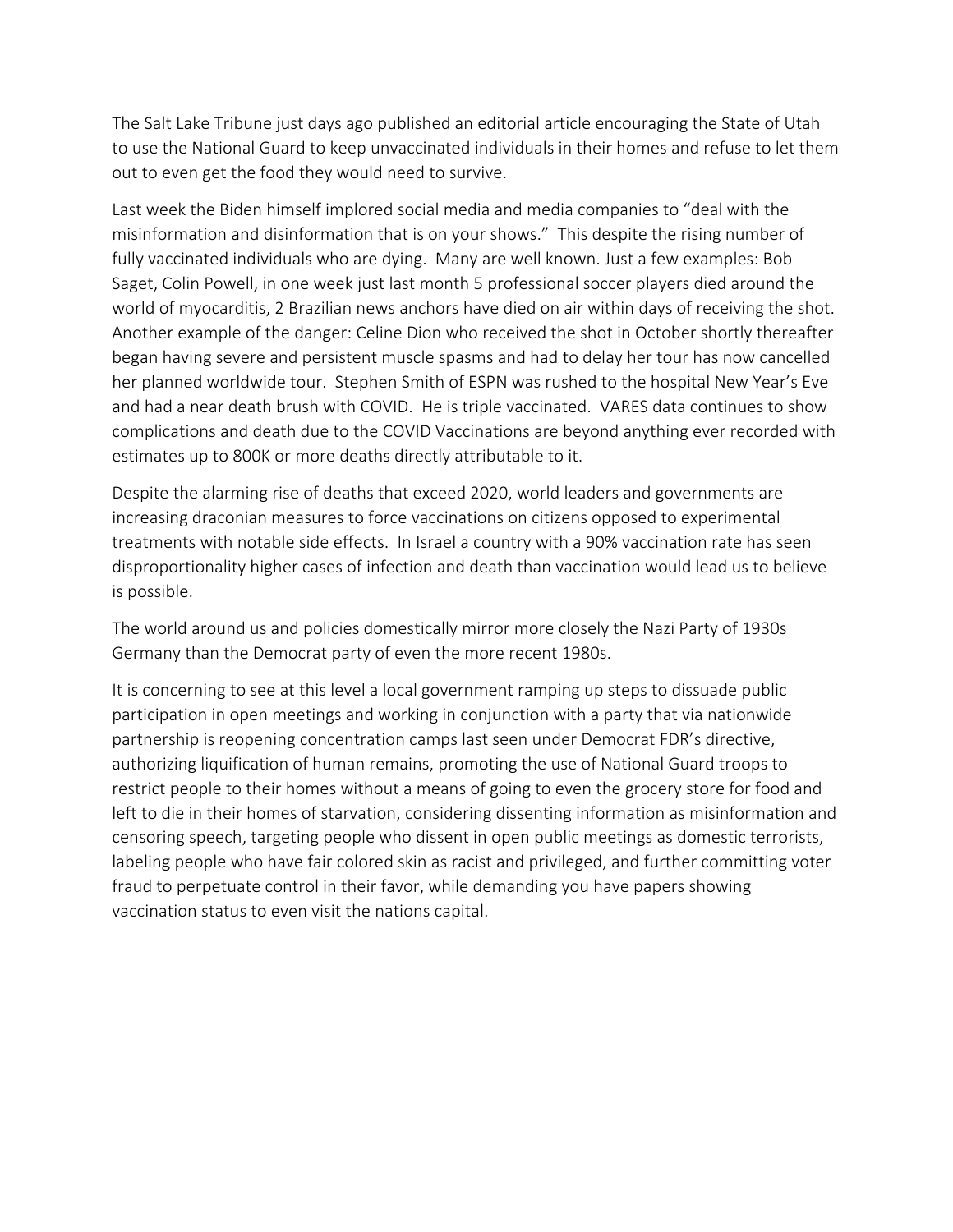It is really shocking to see the assault on personal liberties under Democrat control and the lengths they will go to subjugate and terrorize the masses. I encourage everyone listening to be vigilant and do your part to resist this darkness pushing in even here is our town deep in the Heart of Texas.

Sincerest Regards,

Welt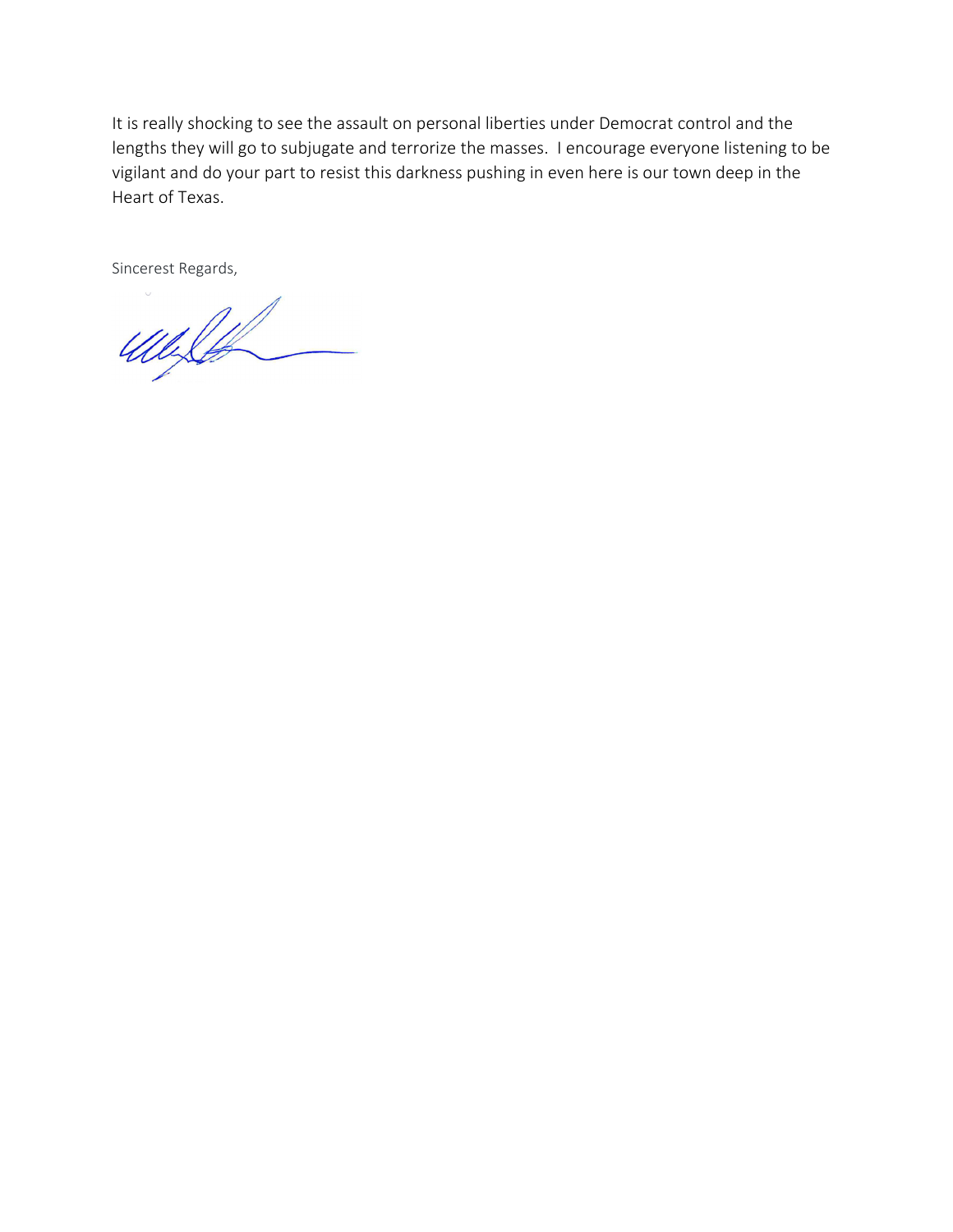Fellow citizens, Mr. Mayor, and City Council members, I am writing this for the benefit of transparency in actions.

Early last week I asked for copies of bond documents and signed oaths of office for all council members, I expect this will be forthcoming shortly.

Over several sessions informed citizens of the public have raised discussion during public commentary regarding the American Rescue Plan Act of 2021.

As of the last meeting the City Council was presented with an Affidavit, to which receipt of Affidavit was acknowledged. However, the required response from the council has yet to be addressed or received.

I am disturbed to witness this council's general disregard, lack of transparency in open discussion, and threats both veiled and openly expressed towards the public opposition of the performance obligations of funds received for the ARPA.

Mischaracterizations of the citizens have been hastened by the Mayor, and disappointingly by the Fredericksburg Standard which fails to uphold true journalistic practices. Instead, it clearly engages in the same biased mainstream narrative and propaganda campaigns, which fails to provide subscribers with an honest accounting of the concerns of upstanding citizens.

In the following City Council meeting after members of the public briefly interrupted proceedings by chanting "Let's Go Brandon", the city's response was to post large posters forbidding the carrying of weapons into the justice center, barricade the city council from the public, and increase the number of law enforcement officers at city council meetings. To my knowledge and my own witness as a member of the public who was present, not a single individual brandished any form of a weapon nor implied any threat of physical violence.

Charlie Kiehne then openly threatened to limit public comments to ONLY items in the agenda as an attack on free speech. In an effort to reduce the number of speakers public comments have been moved to the end of the meeting instead of taking place in the beginning. If all of these actions weren't hyperbolic enough, the so-called journalist from the Fredericksburg Standard decided to characterize a crowd of concerned citizens, gathered with grievances against its government, as a nuisance or as he stated "protestors". When they should have been characterized as concerned citizens following the established democratic process of the city, county, state and United States of America. While every citizen may not have the same concerns every citizen does have the inherent right to voice their concern without fear of retribution or public ridicule because they do not fall in line with those in a position of power or influence. During public commentary held at the next meeting a former editor of the Standard, Cathy Collier, admonished those who spoke their minds as being disrespectful and disrupting public proceedings. These mischaracterizations towards the, overwhelmingly compliant and respectful, individuals who came to voice *their* concerns was nothing short of public slander against well informed citizens. All these things took place because a momentary outburst of a few individuals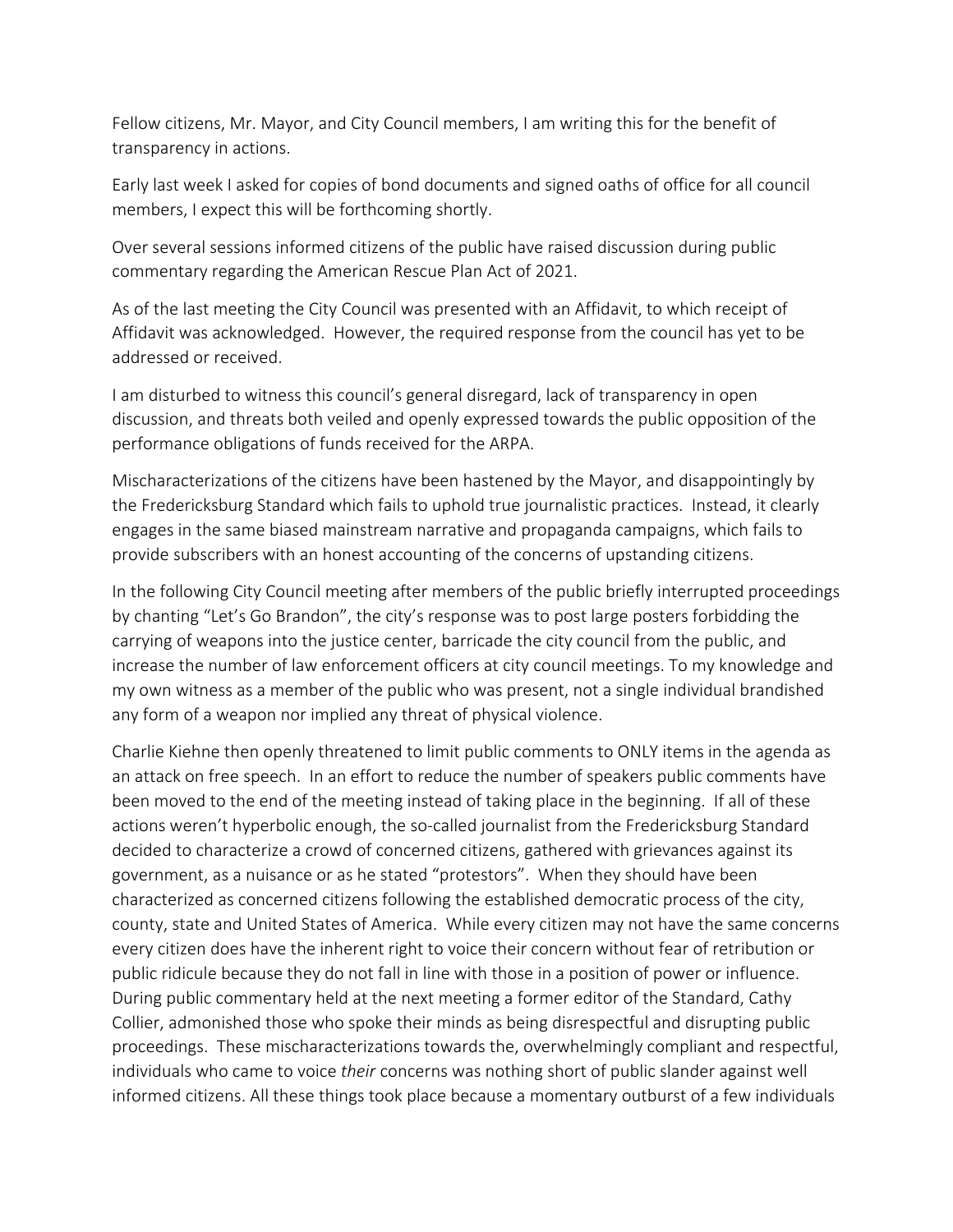was the opportunity by opponents by to capitalize on said public discourse and thereby scapegoat the larger gathering as dangerous protesters.

Rather than putting the ARPA up for public discussion as an agenda item to review and examine whether the appropriate steps were followed considering the size of these appropriations, the city and political partisans appeared coordinated in their effort to dismiss objections altogether as inappropriate and disrespectful towards our minimally paid civil servants. No favorable consideration was paid to those who willingly came to participate in open government proceedings and consistently make it a habit to do so. It is a shame that you take less seriously your duty of oversight of the city manager than to villainize a whole group because a few chanted words you take exception to.

I want you to consider for a moment what I am stating here. Anyone who objectively watches the proceedings held on November 15<sup>th</sup> will immediately see a high degree of correlation in attitude towards citizens speaking out against the ARPA, by political party lobbyists and City Council. Nothing that happened in the initial meeting warranted a barricade from the public, more armed law enforcement presence, nor the need to post large posters forbidding the carrying of weapons into the Law Enforcement Center. It is almost if a crisis by design was being carried out to intimidate public members from participating further in a dissenting opinion.

When I step back and look at the larger picture of what is happening around us, the contraction in civil liberties nationwide and worldwide is appalling.

Last week the Supreme Court struck down the Biden Administration's Mandate on vaccinations for employers over 100, while forcing health care workers of organizations receiving Medicare and Medicaid funding to comply or lose their livelihood. The Biden Administration immediately called on employers to disregard the Supreme Courtruling and push forward with mandatory vaccinations. Disregard the Supreme Court, let that sink in for a moment. As a result, companies like JP Morgan and Carhartt are following the Biden administration's directive and thereby throwing the rule of law into a proverbial waste basket.

Recently a family who lost their patriarch as a direct result vaccination side effects was denied life insurance pay out targeted to aid his children and grandchildren. The reason? His vaccination was considered an *experimental treatment* which is not covered. Companies dispensing these vaccines are not liable for any deaths or injury resulting from the vaccines.

Life insurance companies in December were reporting a 40% increase in death during 2021 which has never been seen in the history of the industry going back to the 1880s. The CDC is likewise reporting a 65% increase in deaths during 2021 in 18‐65 year olds.

Washington State is proceeding forward with COVID quarantine camps, which allows for a public officials to arbitrarily determine who can be quarantined and for how long. Coincidentally, Washington State has also approved Alkaline Hydrolysis for use in breaking human remains down into goo and washing the remains into the public sewage system. RCW 68.50.110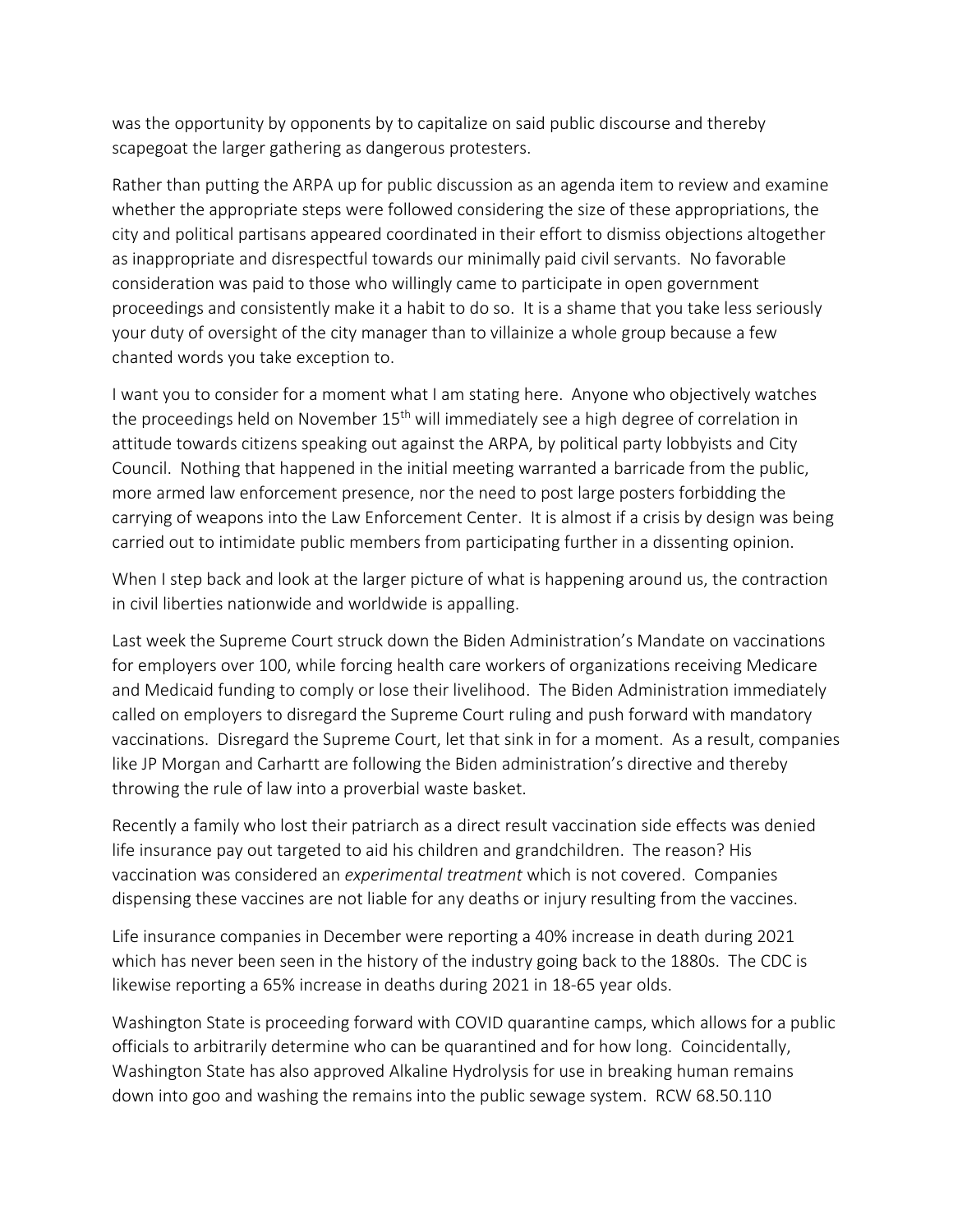The Salt Lake Tribune just days ago published an editorial article encouraging the State of Utah to use the National Guard to keep unvaccinated individuals in their homes and refuse to let them out to even get the food they would need to survive.

Biden himself implored social media and media companies to "deal with the misinformation and disinformation that is on your shows." This despite the rising number of fully vaccinated individuals who are dying. Many are well known. Just a few examples: Bob Saget, Colin Powell, in one week just last month 5 professional soccer players died around the world of myocarditis, 2 Brazilian news anchors have died on air within days of receiving the shot. Another example of the danger: Celine Dion delayed her tour because shortly after receiving the vaccine in October, she began having severe and persistent muscle spasms. She has now cancelled the remainder of her planned worldwide tour. Stephen Smith of ESPN, who is triple vaccinated, was rushed to the hospital New Year's Eve having had a near death brush with COVID. The VARES data showing continuing complications and death due to COVID vaccinations are beyond anything ever recorded with estimates up to 800K or more deaths directly attributable to COVID vaccines.

Despite the alarming rise of deaths that exceed 2020, world leaders and governments are increasing draconian measures to force vaccinations on citizens opposed to experimental treatments with notable side effects. In Israel, a country with a 90% vaccination rate, there has been disproportionally higher cases of infection and death than vaccination would lead us to believe is possible.

The world around us and policies domestically mirror more closely the Nazi Party of 1930s Germany than the Democrat party of even the more recent 1980s.

It is concerning to see at this level a local government ramping up steps to dissuade public participation in open meetings and working in conjunction with a party that via nationwide partnership is reopening concentration camps last seen under Democrat FDR's directive, authorizing liquification of human remains, promoting the use of National Guard troops to restrict people to their homes without a means to acquire food or basic necessities, to instead be left to die in their homes of starvation, considering dissenting information as misinformation and censoring speech, targeting people who dissent in open public meetings as domestic terrorists, labeling people who have fair colored skin as racist and privileged, and further committing voter fraud to perpetuate control in their favor, while demanding you have papers showing vaccination status to even visit the nation's capital or be arrested for noncompliance. All the while allowing immigrants and even terrorists to illegally enter and move freely in our country without identification, registration, or *mandatory* vaccinations.

Why is all this important because acceptance of the ARPA requires compliance with all federal mandates and executive orders to receive funds. What citizens are being subjected to without their consent or knowledge is the dispensation their health concerns and well‐being so money from the federal government can be added to the coffers of the same government that has not